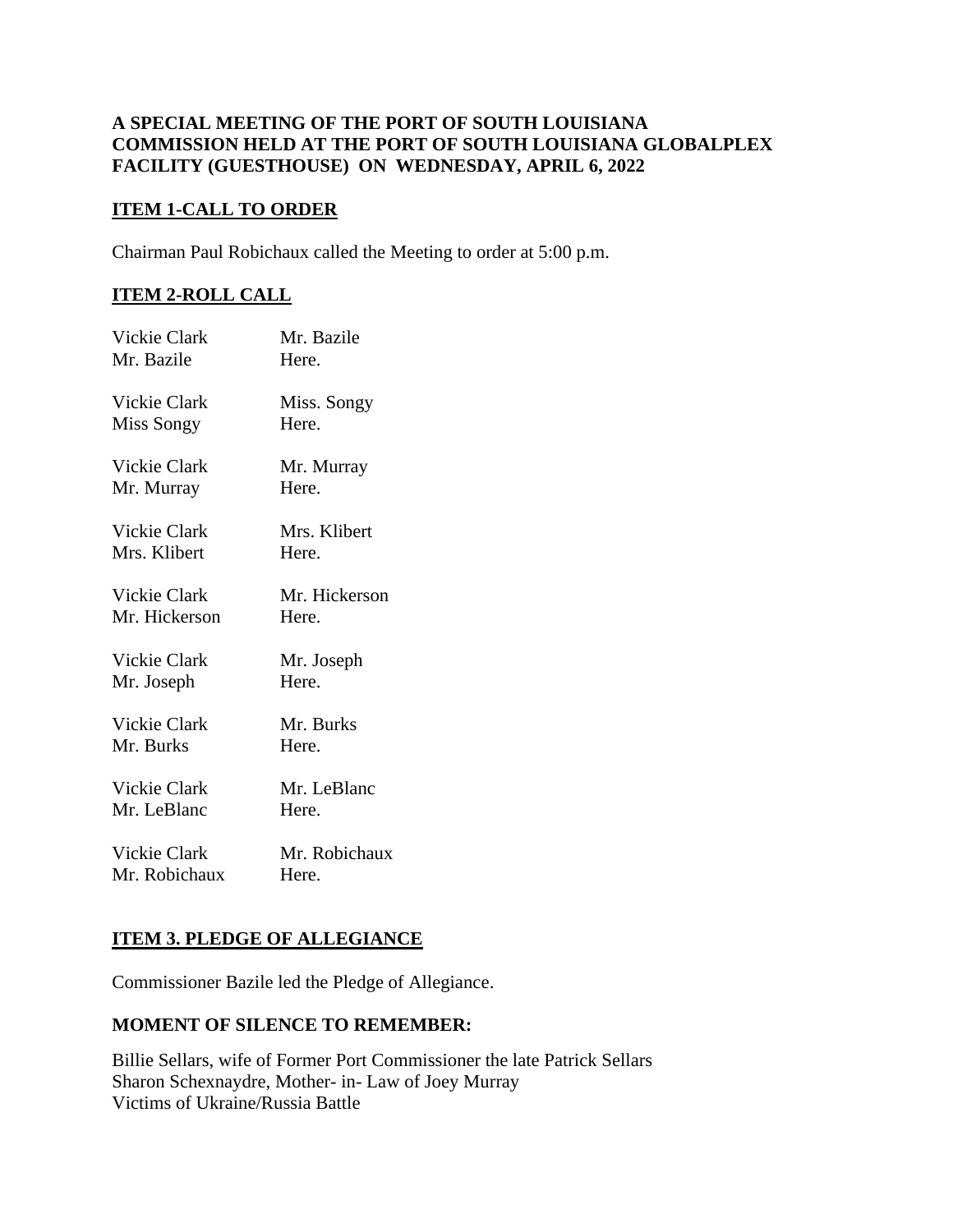### **ITEM 4. NEW BUSINESS AND PUBLIC COMMENTS**

# **A. CONSIDER ENTERING INTO COOPERATIVE ENDEAVOR AND PAYMENT IN LIEU OF TAXES AGREEMENT WITH ST. JOHN SHERIFF OFFICE AND GREENFIELD LOUISIANA, LLC; AND LEASE AGREEMENT WITH GREENFIELD LOUISIANA, LLC.**

- Mr. Robichaux I have a comment from Greenfield.
- Mr. Hickerson Who is that comment from?
- Mr. Robichaux Mr. Rollo with Greenfield.
- Mr. David Rollo Any questions, comments that the Commission have we will be happy to answer.
- Mr. Matthews Mr. Chairman this is the awaited and anticipated Greenfield, LLC project CEA with the Port of South Louisiana for a thirty(30) year term in which the Port will own the construction, assets and the land. The Port will receive an administration fee of three hundred thousand dollars (\$300,000) per year for the first five (5) years and for each calendar year thereafter during the Lease term Two hundred thousand dollars (\$200,000). Along with a pilot that will be presented to the Sheriff to distribute to the taxing bodies. The staff have reviewed everything impacts and process. Legal has reviewed it. Everything has been presented to the Board we as a staff recommend approval.
- Mr. Robichaux I understand you spoke to the Sheriff.
- Mr. Matthews Yes. The Sheriff Office had their legal counsel look at all of the documents. Troy (Villa) received notice from them that they are ready to move forward.
- Troy Villa Correct. Troy Villa ,attorney for the Port of South Louisiana. At 4:25 p.m. I was driving and the Sheriff's outside counsel sent over a redlined of the CEA. They are the only other party to the agreement besides the Port.

The only substantive change the sheriff has asked to make is to add a Recital which basically says that: "WHEREAS, the Sheriff has also determined that the execution of this Agreement serves a public purpose and benefit to the Parish including but not limited to increased revenue through the PILOT Payments, and as Ex-Officio Tax Collector, the Sheriff is authorized by ordinance and statute to collect and distribute such revenue." That would be the only substantive change to what you have in front of you. We just got the redlined change.

Mr. Joseph Would that bring them more money or what? I know it says \$2 million dollars. I've talked to the Parish President, Assessor and Sheriff. I talked to them yesterday. They felt like they could get more. If they didn't do what they were supposed to do that is their fault. If they had a disagreement, they should have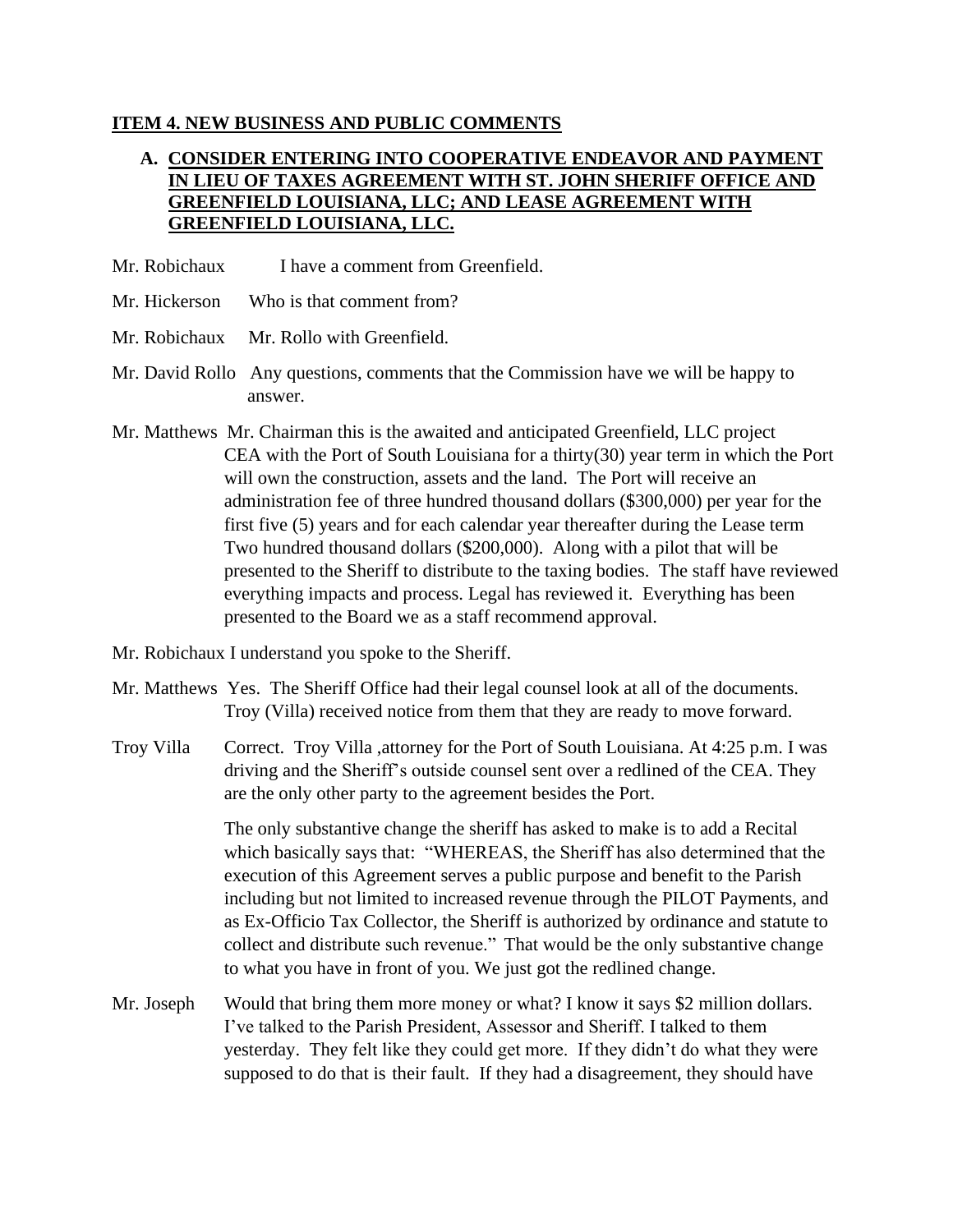said something. I just want to put it on the record that they asked for more money.

- Mr. Robichaux So, I just want to understand you (Troy Villa) what you just read to us is the Sheriff through his legal counsel saying he is in acceptance of this agreement?
- Troy Villa Basically, yes. It doesn't comment on the amount or business terms as negotiated. It only states there is a public purpose and benefit to the Parish by payment of the pilot payment that is in the lease. What you have in front of you is what they have and those pilot payments.
- Mr. Hickerson Mr. Matthews I have a question. Did you get anything in writing from any of the governmental bodies such as the school board?
- Mr. Matthews I did not receive any written statements- in agreement or objections to the process.
- Mr. Murray I want to ask David... is there a side agreement with any of the School Board Members for payment into their foundation?
- Mr. Rollo No, Sir. We met with the School Board Foundation as well as the School Board. We are trying to find other ways to get money to the School Board as fast as we can. Especially, at West St. John High on the west bank community school system. We met with them. The School Board has to vote on everything so they could not guarantee that a lot of the funds would go directly to west bank and West St. John specifically and that is what we are after. We couldn't do it through their foundation. It didn't really work out. We are going to do another donation to the foundation that has a direct line to West St. John.
- Mr. Murray You are going to do it....for one million dollars?
- Mr. Rollo Yes, sir. It's not a one-time thing.
- Mr. Joseph You need to do that and make sure that the High School kids be prepared to go to work for Greenfield…get some training. Mr. Watson and I talked about this .… go to Vo-Tech School or RPCC get some training….
- Mr. Burks Can we get a Motion? We have a lot of discussion going on-on the floor.
- Mr. Murray I liked to make a Motion that we approve the Pilot as written with the inclusion of the verbiage that was just read by our legal counsel, Troy Villa. I'd also liked to add a change to Item (e). in the agreement that the Two (2) million dollars payment be changed to Three (3) Million dollars. That is my Motion.
- Mr. Joseph I second it.

| Mr. Robichaux | We have a Motion and a Second. |
|---------------|--------------------------------|
|               |                                |

- Mr. Joseph Wait. Before I second that Motion I'd like to discuss that...
- Commissioners Now you can discuss it…..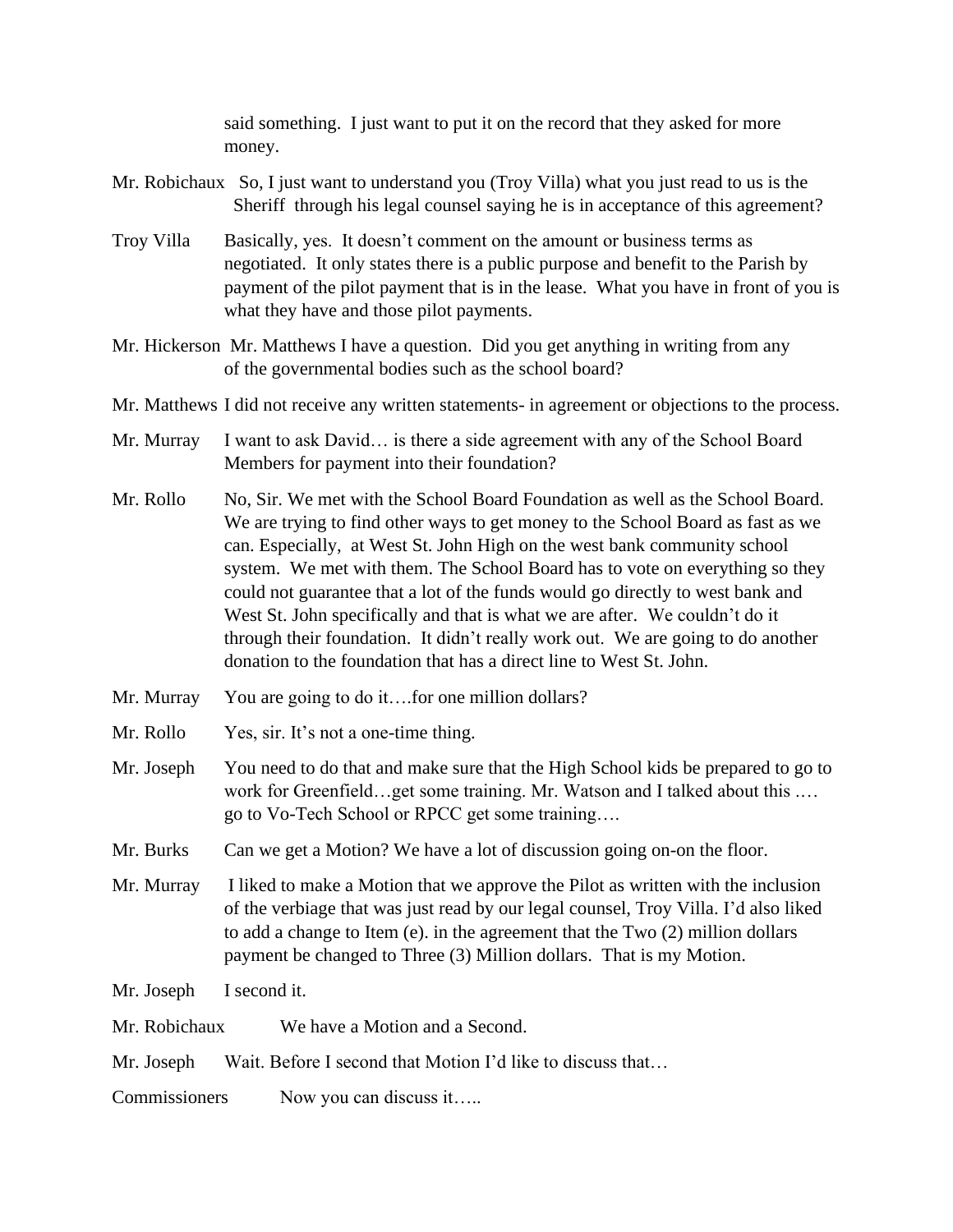- Mr. Joseph I withdraw my second. I don't want to catch Greenfield off guard.
- Mr. Murray Mr. Chairman, I think it is very much in our purview for us to review the documents that is being offered for the Pilot. The taxing bodies were not able to negotiate this…this was something that was something that was offered. I spoke to officials and council members they did not take a vote on this, they did not take a position. They told me very clearly this is your deal. This is your baby.

I did speak to the Assessor. He told me very clearly that this deal…while it is a deal on the table if we approve it, it is not going to be challenged or it would be difficult to challenge. But a fairer deal would be an additional million dollars a year. He is the taxing authority in St. John the Baptist Parish. He has reviewed in grain elevators in this Parish and adjoining Parishes. He is saying with the inflation we will be looking at in the coming years. Similar to what took place in 1978'79'82'83' in those periods 14%, 15 % per year inflation. This Grain Elevator is going to increase in value. We are going to have this thirty (30) year Pilot in place that is going to be saddled on the taxpayers. That is what they are going to receive 30-28 years...the other grain elevators are going to paying their fair share… this is too low. I think we are giving away the farm, the cow, the farmer's wife, the daughter...

Mr. Hickerson I think the time is also too long...thirty (30) years....

- Mr. Murray I agree...ten(10) years I would vote right now. But I cannot support this thirty (30) year at this number. I can support thirty (30) years very grudgingly at three (3)million dollars.
- Mr. Robichaux We have a Motion on the Floor, and he withdrew his second. Someone wants to second it? Do you want to restate your Motion?
- Mr. Murray My Motion stand and I want to know if anybody agrees with me.

Mr. Joseph I want to hear what they have to say. I don't want my Motion to stand...

Mr. Murray Well, you are not supposed to have discussion without it...

Mr. Robichaux His Motion dies for lack of second.

Mr. Joseph I don't want it to die. I want to hear what they have to say.

Mr. Robichaux You can't have it both ways.

Mrs. Klibert I make a Motion to go ahead and approve the Pilot as is with the redlined items.

Mr. Hickerson Excuse me. You would have to make a Substitute Motion.

Mrs. Klibert Sorry, I am making a Substitute Motion.

Mr. Burks I second.

Mr. Robichaux We have a Motion and Second. Discussion on Motion?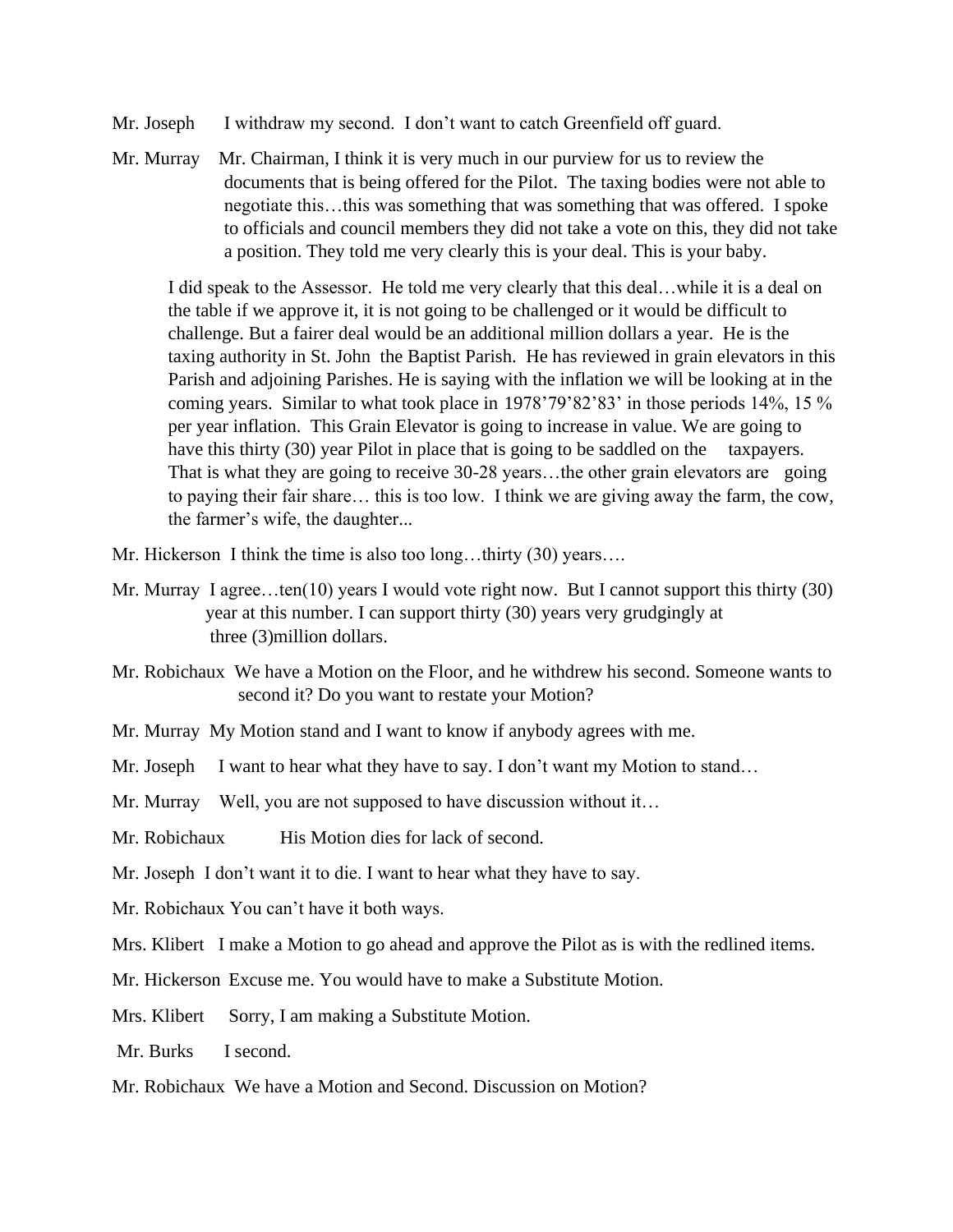- Mr. Rollo No. In reference to Mr. Murray's comments. I have also met with the Assessor who has expressed to me …I think he would say best deal on the table. I think that was a matter of opinion that the taxing bodies did not get a chance and opportunity to negotiate that. We told them our plans made sure they were very aware ..did go to a vote- no. They were very aware we met personally with these taxing bodies. We are very comfortable…
- Mr. Murray I am not comfortable. How is it that there is no communication in writing to any of the taxing bodies? How is that there are no communications and there are no responses? How is it we are sitting blindly looking at a Pilot that has been written and put in terms that have not been negotiated. There have not been any meetings between these bodies. There is not anything that show us that they are accepting this. When I speak to them they are not accepting this.
- Mrs. Klibert But Joey…
- Mr. Rollo You are missing the economic benefits aspect of it. The economic impact study that we done. There are tremendous benefits.
- Mr. Murray I've looked at it.
- Mr. Robichaux Mr. Matthews You have spoken to these same entities. I 've challenged you on those same points that Joey brought up. You went back and revisited all of the entities. Has anything change? As the person who has been on point for us as our Executive Director.
- Mr. Joseph I just heard all of that the last couple of days…three  $(3)$  million dollars…
- Mr. Matthews I appreciate the conversation regarding what the terms should be, what the terms could be, what the pilot pay amounts could be or should be, what the conversations have been with the taxing bodies. In this particular case we have three parties: Greenfield, the Port and the taxing bodies which is one party looking at this Pilot. I understand that this Pilot hasn't been presented to those taxing bodies. I understand there has not been any counteroffers presented. It is the opinion of myself and staff that it is not our responsibility to negotiate the Pilot on behalf of the taxing bodies. If that were the case then there would be no need for taxing bodies to negotiating their taxes. Our role here as the Port is to move the project forward. There has been ample opportunity to change the terms and the numbers, if Greenfield and those taxing bodies would be in agreement to do so. I have not seen anything or any different numbers that the taxing bodies has agreed upon from negotiating with Greenfield. We as a Staff are agnostic to what the terms would be and what those numbers are for the Pilot of those taxing bodies. We do not want to speak for them. We want to move the project forward and all of the assets that come with it and the administration fees. The lease is what is key for the Port. The Pilot Payments and CEA …we now know that Greenfield has a position on what they put in their Pilot. We recognize and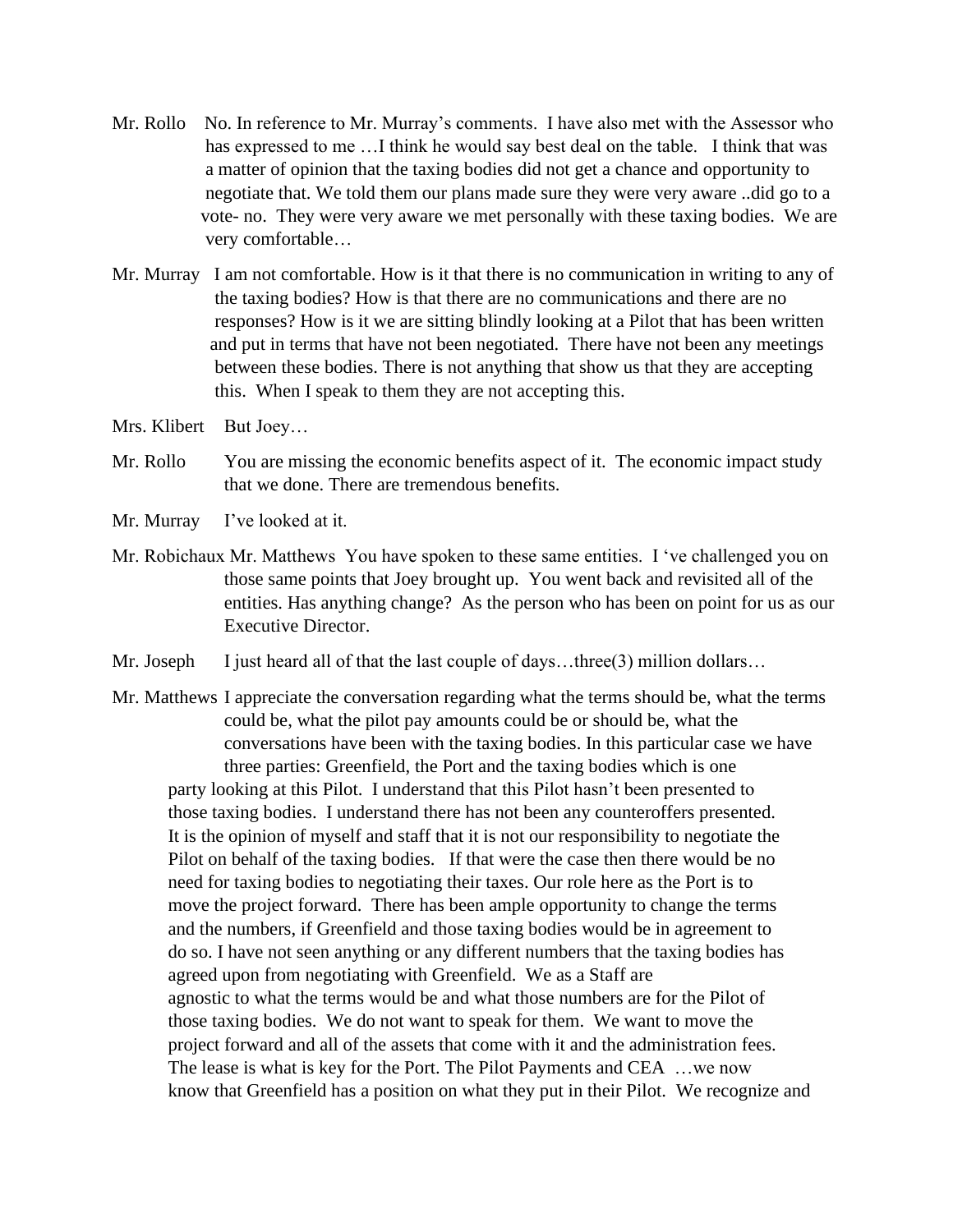agree that the Sheriff will receive the funds and distribute to the taxing authorities. But it is our recommendation as a Staff to not be the ones the pilots and terms are for those taxing authorities but what terms and amounts are and agreements specific to the Lease. This is what has been agreed upon at this Port. The recommendation of the Staff is to move forward as is.

- Mr. Robichaux That being said. I find it very encouraging from our own Counsel, Mr. Villa, having read to us the email he just received redlined ...obviously the Sheriff's counsel has reviewed it on behalf of the Sheriff and sent it to you as their recommendation to move forward.
- Mr. Villa Correct.
- Mr. Robichaux That is strong.
- Mr. Murray I want to make a comment. Mr. Matthews stated that there are two  $(2)$  parties to this agreement – the School Board and Council is not a party. The Sheriff is the only party to this agreement. The taxing bodies are not represented in this agreement. Again, I think it is incumbent on us, the Commissioners, to agree with the numbers of the Pilot. It is our duty and obligation for us to make sure that the Pilot that we accept and put in place represent those taxing bodies….expand equity and that the difference between with the ad valorem taxes would have been had they did this project without the Pilot and what the difference is equal to or close to what that number is. I have not seen anything that demonstrates that. There was some reference to the Industrial tax program which is just a ten(10) years program and I welcome looking at those numbers. But I think this number is not right and I think it is our job to make sure that you are voting that you agree that this is a fair number for those taxing bodies…it's part of our job.

Two (2) things that are very near and dear to me on this Commission and that is Expropriation rights the Legislature has given us, and the other is Pilots. It is important that we represent those taxing bodies properly. I am not going to say anything else about it. I made my position and I've stated my case.

- Mr. Hickerson Mr. Chairman as the voting body I think we have the right to change the terms.
- Mr. Robichaux That is not the Motion that is on table.
- Mr. Burks That is not the Motion on the floor...a ruling has to be made.
- Mr. Robichaux The Motion we have before us is to accept the Pilot. That is why I thought it was so encouraging and important that through the Sheriff Office Counsel representing back to us that they support this.

 I can tell you also that when we pulled this from the Agenda the last time about a week later Jackie Hotard. Parish President of St. John the Baptist Parish wanted to know what was going on. She wants to have the Pilot program and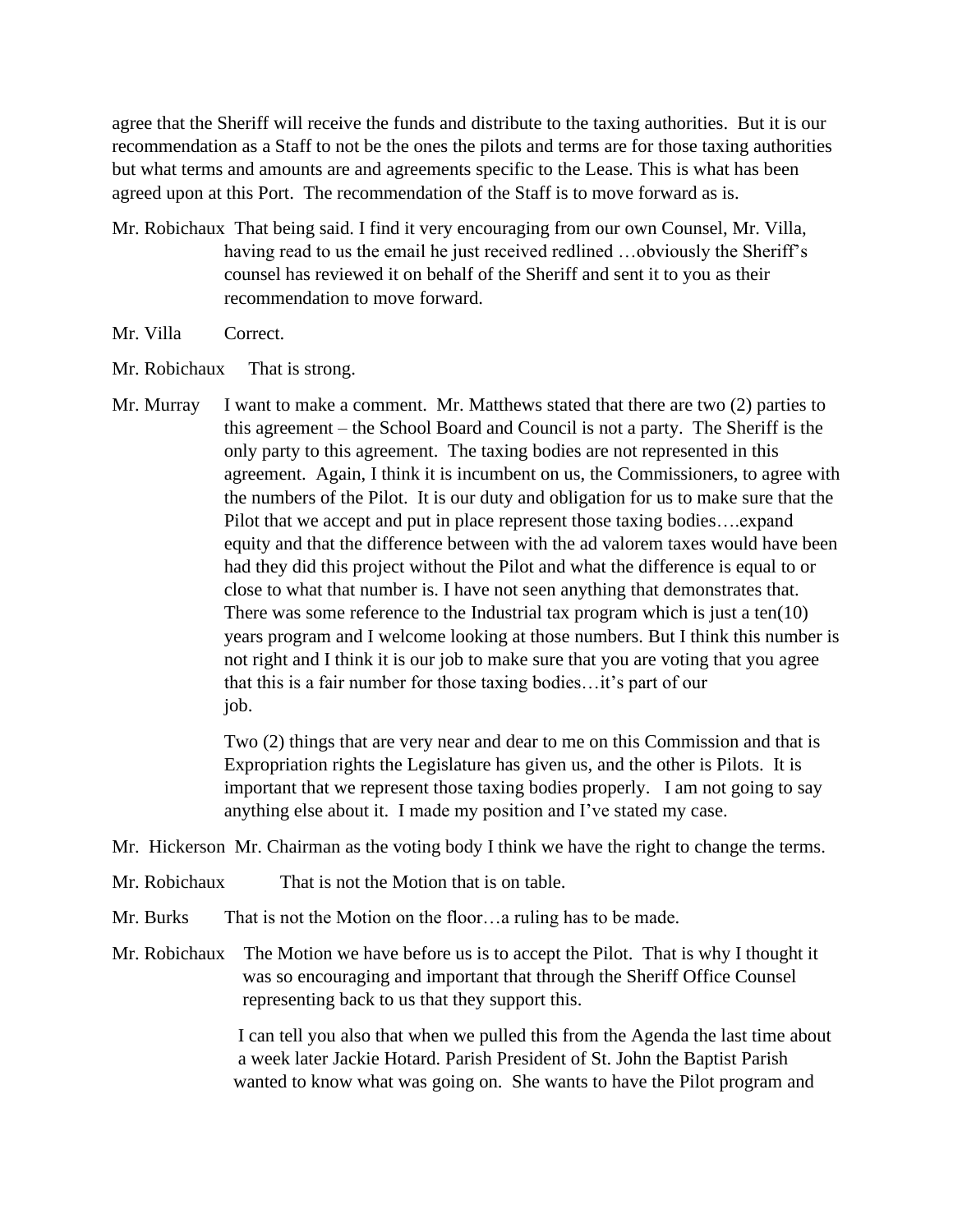she supports it. Now we didn't get in to exact numbers…she wants to move it forward.

- Mr. Burks We are only looking at the one number the two (2) million versus three (3) million. When I look at the overall impact …one of the biggest things we are taxed with as a Commission is economic development. That is what we are trying to do in St. John Parish. Why are sitting here disputing over a million dollars with all of the other impacts the project can bring. It was mentioned about training and development. We have to make sure there are jobs, training and development. That is what our mission is …you can't divide zero. I'm for it and I hear what Mr. Murray is saying but at some point you have to move forward.
- Mr. Joseph I understand. I live on the west bank and I want to make sure we get the best deal and bring fair with Greenfield and St. John Parish.
- Mr. Burks When was the last time you had a development on the west bank of St. John Parish?
- Mr. Joseph I know that.
- Mrs. Klibert Mr. Chairman I would like to say this is a deal. We are talking about economic development on the west bank. We can vote on it and start something for those residents. Not only is it a deal…it starts the evolution of the agricultural transportation and infrastructure, and we get to be a part of that. I am good with what in on this table right now because if we let it go any further there is always a chance we may get nothing.

 A Substitute Motion was offered by Mrs. Klibert and seconded by Mr. Burks directing and Instructing The Authorized Officers of the Port of South Louisiana to execute a Cooperative Endeavor Agreement and Payment In Lieu of Taxes Agreement with St. John Sheriff Office and Greenfield Louisiana, LLC; and Lease Agreement with Greenfield Louisiana, LLC.

| <b>YEAS</b>         | Mrs. Klibert, Mr. Hickerson, Mr. Joseph, Mr. Burks, Miss. Songy,<br>Mr. LeBlanc, Mr. Bazile, Mr. Robichaux |
|---------------------|------------------------------------------------------------------------------------------------------------|
| <b>NAYS</b>         | Mr. Murray                                                                                                 |
| <b>ABSTAIN</b> None |                                                                                                            |
| ABSENT              | <b>None</b>                                                                                                |

#### **ITEM 5. ADJOURNMENT**

 A Motion was offered by Mr. Joseph and seconded by Mr. LeBlanc that the Meeting be adjourned.